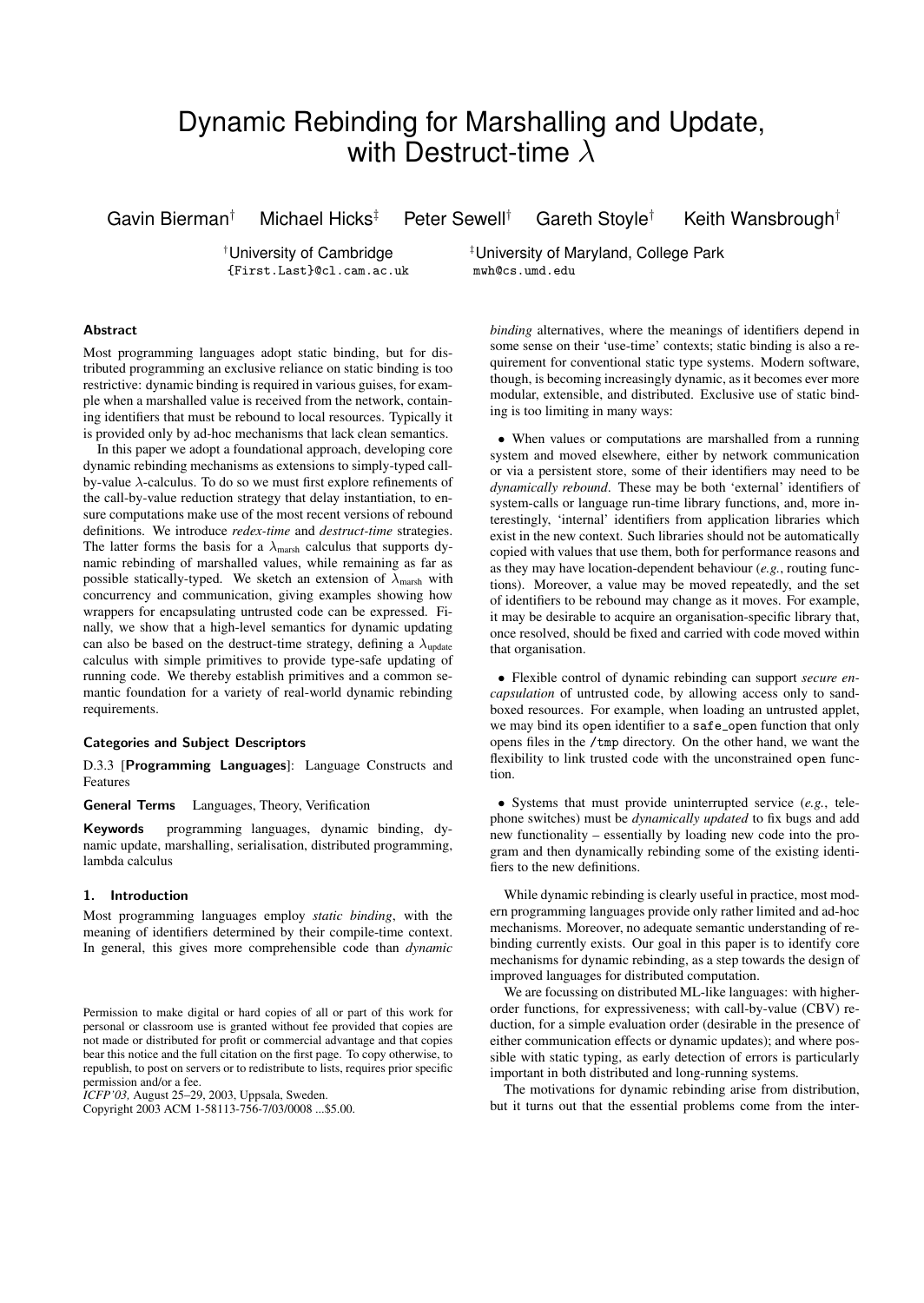action between rebinding and sequential computation. We therefore begin with the simply-typed CBV lambda-calculus and develop calculi that support rebinding for marshalling and update. To demonstrate feasibility we sketch an extension of the former with inter-machine communication, and discuss a possible implementation.

We express the semantics of these calculi with direct operational semantics, defining reductions over the calculus syntax. This approach provides clarity, and should scale well to full language designs; it avoids commitment to any particular implementation strategy. We find this preferable to the lower-level alternatives of expressing semantics using abstract machines or encodings (into languages with references), which we believe would lead to rather complex definitions.

A full version is available as a technical report  $[BHS^+03]$ .

Revisiting CBV  $\lambda$ -Calculus Consider the CBV  $\lambda$ -calculus, a model fragment of ML, and in particular the way in which identifiers are instantiated. The usual operational semantics substitutes out binders – the standard *construct-time* (app) and (let) rules

$$
\begin{array}{lll}\n\text{(app)} & (\lambda z: T.e) \, v & \longrightarrow & \{v/z\} \, e \\
\text{(let)} & \text{let } z = v \text{ in } e & \longrightarrow & \{v/z\} \, e\n\end{array}
$$

instantiate all instances of  $z$  as soon as the value  $v$  that it has been bound to has been constructed.

This semantics is not compatible with dynamic rebinding, as it loses too much information. To see this, suppose that  $e$  in **let**  $z = v$  **in** e transmits a function containing z to some other machine, and we have indicated somehow that  $z$  should be dynamically rebound to the local definition when it arrives. With the (let) rule this would be futile, as the  $z$  is substituted away before the communication occurs. Similarly, a dynamic update of  $z$  after a (let) would be vacuous.

We therefore need a more refined semantics that preserves information about the binding structure of terms, allowing us to delay 'looking up' the value associated with an identifier as long as possible so as to obtain the most relevant/recent version of its definition. This should maintain the essentially call-by-value nature of the calculus, however (we elaborate below on exactly what this means).

We present two reduction strategies with delayed instantiation in §2. The *redex-time*  $(\lambda_r)$  semantics resolves identifiers when in redex position. While this is clean and simple, it is still unnecessarily eager, and so we formulate the *destruct-time*  $(\lambda_d)$  semantics to delay resolving identifiers until their values must be destructed.

**Dynamic Rebinding: the**  $\lambda_{\text{marsh}}$  **Calculus** With  $\lambda_d$  in place we can consider dynamic rebinding of marshalled values. The key question is this: when a value is moved between scopes, how can the user specify which identifiers should be rebound and which should be fixed? Our answer is embodied in the  $\lambda_{\text{marsh}}$  calculus of §3, which contains primitives for packaging a value such that some of its identifiers are fixed to bindings in the current context, while others will be rebound when unpackaged in a new scope (*e.g.*, when the value is moved). Which bindings will be fixed is dynamically determined with respect to a *mark*. Marking is done with an expression form **mark** M **in** e. Here the mark name M is taken from a new syntactic class (not subject to binding); it names the surrounding declaration context. Packaging and unpackaging is done by expressions **marshal** M e and **unmarshal** M e, which are both with respect to a mark. An expression **marshal** M e will first reduce  $e$  to a value  $u$ , and copy all bindings within the nearest enclosing **mark** M; these bindings are essentially static. Identifiers of  $u$  not bound within the mark are recorded in a type environment within the packaged value, which has form **marshalled**  $\Gamma$  u, and can be rebound. For example:

| let $x_1 = 5$ in      | $\rightarrow$ let $x_1 = 5$ in  |
|-----------------------|---------------------------------|
| mark $M$ in           | mark $M$ in                     |
| let $y_1 = 6$ in      | let $y_1 = 6$ in                |
| marshal $M(x_1, y_1)$ | <b>marshalled</b> $(x_1$ :int)( |
|                       | let $y_1 = 6$ in $(x_1, y_1)$   |

Because  $y_1$  is defined within the mark  $M$ , its definition is copied into the package, while  $x_1$  is defined outside of  $M$ , so it is simply noted in the captured type environment. When this package is unmarshalled using **unmarshal** with respect to some mark  $M', x_1$ will be rebound to a definition outside  $M'$ , subject to a dynamic type environment check.

To indicate more concretely how  $\lambda_{\text{marsh}}$  can form the basis for a distributed programming language that supports mobile code, we sketch an extension with concurrency, communication and external library functions, giving examples showing how wrappers for encapsulating untrusted code can be expressed.

Dynamic Update: the  $\lambda_{update}$  Calculus Dynamic updating also requires dynamic rebinding and delayed variable instantiation. We again extend  $\lambda_d$ , here with a simple **update** primitive that allows a program variable to be rebound to a new expression. The resulting  $\lambda_{update}$  calculus is given in §4. As an example, consider the expression on the left below:

let 
$$
x_1 = 5
$$
 in

\nlet  $y_1 = (4, 6)$  in

\nlet  $z_1 =$  update in

\nlet  $z_1 =$  update in

\n $\pi_1 y_1$ 

\n $\pi_1 y_1$ 

The **update** expression indicates that an update is possible at the point during evaluation when **update** appears in redex position. At that run-time point the user can supply an update of the form  $\{w \Leftarrow e\}$ , indicating that w should be rebound to expression e. In the example this update is  $\{y \leftarrow (x_1, 6)\}\;$ ; the let-binder for  $y_1$ is modified accordingly yielding the expression on the right above, and thence a final result of 5. Here any identifier in scope at the update point can be rebound, to an expression that may mention identifiers in scope at its binding point. We define what it means for an update to be well-typed with respect to a program; applying well-typed updates preserves typing. The use of  $\lambda_d$  enables us to deal simply and cleanly with higher-order functions, largely ignored in past work. We imagine  $\lambda_{update}$  will form the core of future calculi that include other desirable features, such as state transformation, abstract types, changing the types of variables, multithreading, etc.

#### 2. Call-by-value  $\lambda$ -calculus revisited

This section reconsiders the call-by-value lambda calculus, exploring refined operational semantics that instantiate identifiers at different times. We take a standard syntax:

| Identifiers | x, y, z    |                                                         |
|-------------|------------|---------------------------------------------------------|
| Integers    | $\, n$     |                                                         |
| Types       | T          | $\therefore$ int   unit   $T * T'$   $T \rightarrow T'$ |
| Expressions | $\epsilon$ | $ ::= z   n   ()   (e, e')   \pi_r e$                   |
|             |            | $\lambda z$ : T.e   ee'   let $z = e$ in e'             |
|             |            | letrec $z = \lambda x$ : T.e in e'                      |
|             |            |                                                         |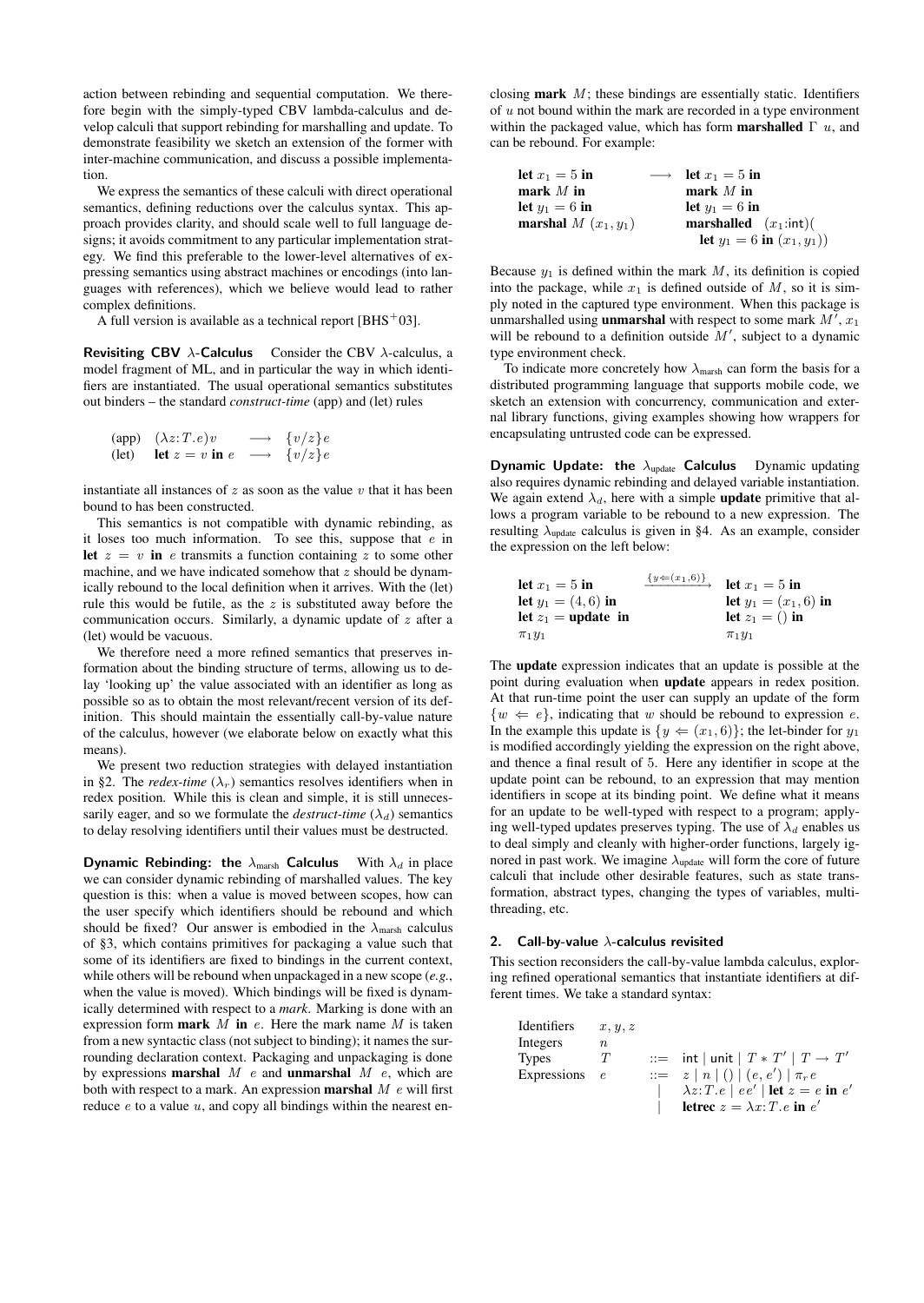Construct-time  $\lambda_c$ Values  $v := n | () | (v, v') | \lambda z : T.e$ Atomic evaluation contexts  $A := (-, e) | (v, -) | \pi_{r-} | = e | v_- | \text{ let } z = \text{ in } e$ <br>Evaluation contexts  $E := -|E.A|$  $E ::= -|E.A$ (proj)  $\pi_r(v_1, v_2) \longrightarrow v_r$ <br>
(app)  $(\lambda z: T.e)v \longrightarrow \{v/z\}e$ (app)  $(\lambda z : T.e) v \longrightarrow \{v/z\} e$ <br>(let) let  $z = v$  in  $e \longrightarrow \{v/z\} e$ (let) **let**  $z = v$  **in** e  $z = \lambda x$ **letrec**  $z = \lambda x$ : T.e **in** e'  $\left\{\lambda x : T.\text{letterec } z = \lambda x : T.e \text{ in } e/z\right\}e' \text{ if } z \neq x$  $e \longrightarrow e'$  $E.e \longrightarrow E.e$  $\overline{a}$ Redex-time  $\lambda_r$  and Destruct-time  $\lambda_d$ *Common Syntax and Semantics* Values  $u$  ::=  $n \mid () \mid (u, u') \mid \lambda z$ :  $T \cdot e \mid \text{let } z = u \text{ in } u' \mid \text{letrec } z = \lambda x$ :  $T \cdot e \text{ in } u$ Atomic evaluation contexts  $A_1 ::= (-, e) | (u, ) | \pi_{r-} | = e | u_- | \text{ let } z = \text{ in } e$ <br>Atomic bind contexts  $A_2 ::= \text{ let } z = u \text{ in } | \text{ letter } e \ z = \lambda x : T \cdot e \text{ in } \square$ Atomic bind contexts  $A_2 ::= \textbf{let } z = u \textbf{ in } \_ |$  **letrec**  $z = \lambda x : T \cdot e \textbf{ in } \_$ <br>Evaluation contexts  $E_1 ::= \_ |E_1 \cdot A_1|$ Evaluation contexts  $E_1 ::= \square | E_1.A_1$ <br>
Bind contexts  $E_2 ::= \square | E_2.A_2$ Bind contexts  $E_2 ::=$ <br>Reduction contexts  $E_3 ::=$  $-$  |  $E_3.A_1$  |  $E_3.A_2$  $e \rightarrow e'$  $E_3.e \longrightarrow E_3.e'$ (proj)  $\pi_r(E_2.(u_1, u_2)) \longrightarrow E_2.u_r$ <br>(app)  $(E_2.(\lambda z; T, e))u \longrightarrow E_2$ .let  $(E_2.(\lambda z : T.e))u \longrightarrow E_2.$ **let**  $z = u$  **in**  $e$  if  $f(v(u) \notin hb(E_2)$ *Redex-time Instantiation Semantics* (inst) **let**  $z = u$  **in** E<sub>3</sub>.  $z \longrightarrow$  **let**  $z = u$  **in** E<sub>3</sub>.  $u$  if  $z \notin \text{hb}(E_3)$  and  $\text{fv}(u) \notin z$ ,  $\text{hb}(E_3)$ (instrec) **letrec**  $z = \lambda x$ : T.e **in** E<sub>3</sub>.z  $\longrightarrow$  **letrec**  $z = \lambda x$ : T.e **in** E<sub>3</sub>. $\lambda x$ : T.e if  $z \notin \text{hb}(E_3)$  and  $\text{fv}(\lambda x$ : T.e)  $\notin \text{hb}(E_3)$ *Destruct-time Syntax Extension and Instantiation Semantics* Values  $u$  ::= ... | z Destruct contexts  $R$  ::=  $\pi_{r-}$  | \_u (inst-1) **let**  $z = u$  **in**  $E_3$ .  $R$ .  $E_2$ .  $z$   $\longrightarrow$  **let**  $z = u$  **in**  $E_3$ .  $R$ .  $E_2$ .  $u$ if  $z \notin \text{hb}(E_3, E_2)$  and  $\text{fv}(u) \notin z$ ,  $\text{hb}(E_3, E_2)$  $(nst-2)$   $R.E_2$ **.let**  $z = u$  in  $E'_2$  $Z_2$ .z  $\longrightarrow$   $R.E_2$ **.let**  $z = u$  in  $E'_2.u$ if  $z \notin \text{hb}(E'_2)$  and  $\text{fv}(u) \notin z, \text{hb}(E'_2)$ (instrec-1) **letrec**  $z = \lambda x$ : T.e **in** E<sub>3</sub>.R.E<sub>2</sub>.z  $\longrightarrow$  **letrec**  $z = \lambda x$ : T.e **in** E<sub>3</sub>.R.E<sub>2</sub>. $\lambda x$ : T.e if  $z \notin \text{hb}(E_3, E_2)$  and  $\text{fv}(\lambda x : T.e) \notin \text{hb}(E_3, E_2)$ (instrec-2)  $R.E_2$ **.letrec**  $z = \lambda x$ : T.e **in**  $E'_2.z \longrightarrow R.E_2$ **.letrec**  $z = \lambda x$ : T.e **in**  $E'_2.\lambda x$ : T.e

Figure 1: Three Call-by-Value Lambda Calculi

if  $z \notin \text{hb}(E'_2)$  and  $\text{fv}(\lambda x: T.e) \notin \text{hb}(E'_2)$ 

where  $r$  ranges over  $\{1, 2\}$ . Expressions are taken up to alpha equivalence (though contexts are not). It is simply-typed, with a typing judgement  $\Gamma \vdash e$ : T defined as usual, where Γ ranges over sequences of  $z: T$  pairs. We omit the typing rules for brevity.

# 2.1 Construct-time

The standard semantics, here called the *construct-time* semantics, is recalled at the top of Fig. 1. We define a small-step reduction relation  $e \longrightarrow e'$ , using evaluation contexts E, and a run-timeerror predicate  $e$  err (the rules for the latter are elided, but as usual, projections from non-pairs and application to non-functions are the only conditions giving rise to errors). Context composition and application are both written with a dot,  $e.g., E.E'$  and  $E.e,$  instead of the usual heavier brackets  $E[e]$ . Standard capture-avoiding substitution of e for z in e' is written  $\{e/z\}e'$ . We write  $hb(E)$ , defined below, for the list of binders around the hole of E. For now we will be concerned only with the behaviour of closed expressions, without external library functions. The choice of a small-step semantics will be important when we add dynamic rebinding and communication later.

### 2.2 Redex-time

The redex-time and destruct-time semantics are shown in Fig. 1, with common syntax and semantics presented first. Instead of substituting bindings of identifiers to values, as in the construct-time (app) and (let), both semantics introduce a **let** to record a binding of the abstraction's formal parameter to the application argument, *e.g.*,

$$
(\lambda z: T.e)u \longrightarrow \text{let } z = u \text{ in } e
$$

This is reminiscent of an explicit substitution [ACCL90], save that here the **let** will not be percolated through the term structure, and also of the  $\lambda_{\text{let}}$ -calculus [AFM<sup>+</sup>95], though we are in a CBV not CBN setting, and do not allow commutation of **let**s. In contrast, we must preserve let-binding structure, since our later rebinding and update primitives will depend on it.

Example (1) in Fig. 2 illustrates (app), contrasting it with the substitution approach of the construct-time semantics. Note that the resulting **let**  $z = 8$  **in** 7 is a  $\lambda_r$  (and  $\lambda_d$ ) value. Because values may involve **let**s, some clean-up is needed to extract the usual final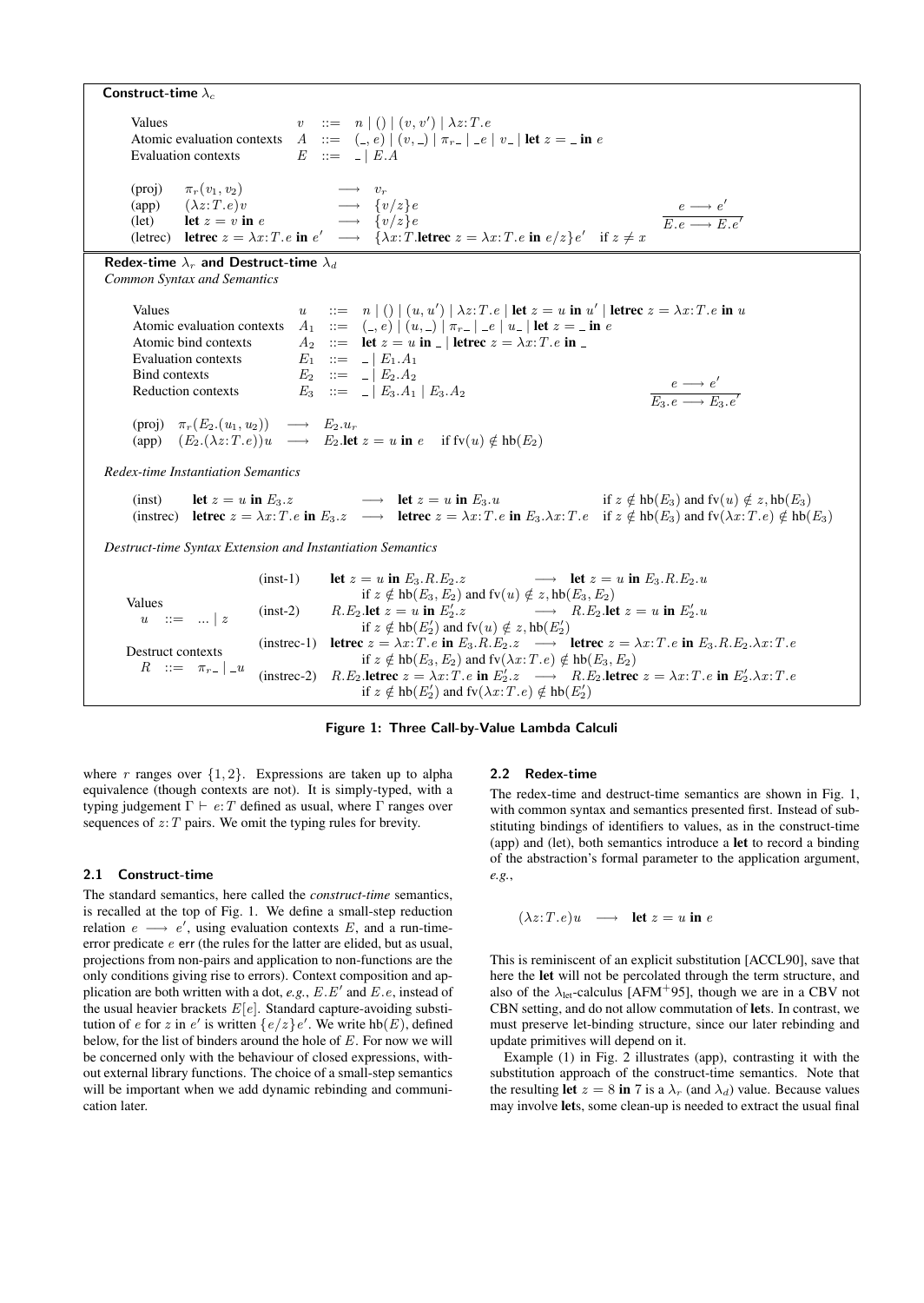|                     | Construct-time $\lambda_c$                                                                                                                                                    | Redex-time $\lambda_r$                                                                                                                           | Destruct-time $\lambda_d$                                                                                                                                                             |
|---------------------|-------------------------------------------------------------------------------------------------------------------------------------------------------------------------------|--------------------------------------------------------------------------------------------------------------------------------------------------|---------------------------------------------------------------------------------------------------------------------------------------------------------------------------------------|
| (1)                 | $(\lambda z.7)8$                                                                                                                                                              | $(\lambda z.7)8$<br><b>let</b> $z = 8$ in 7                                                                                                      | $(\lambda z.7)8$<br><b>let</b> $z = 8$ in 7                                                                                                                                           |
| $\longrightarrow$ 5 | (2) let $x = 5$ in $\pi_1(x, x)$<br>$\longrightarrow \pi_1(5,5)$                                                                                                              | let $x = 5$ in $\pi_1(x, x)$<br>let $x = 5$ in $\pi_1(5, x)$<br>let $x = 5$ in $\pi_1(5, 5)$<br>let $x = 5$ in 5                                 | let $x = 5$ in $\pi_1(x, x)$<br>let $x = 5$ in $x$                                                                                                                                    |
| $\longrightarrow$ 5 | (3) let $x = (5,6)$ in let $y = x$ in $\pi_1 y$ let $x = (5,6)$ in let $y = x$ in $\pi_1 y$<br>$\longrightarrow$ let $y = (5,6)$ in $\pi_1 y$<br>$\longrightarrow \pi_1(5,6)$ | let $x = (5,6)$ in let $y = (5,6)$ in $\pi_1 y$<br>let $x = (5,6)$ in let $y = (5,6)$ in $\pi_1(5,6)$<br>let $x = (5,6)$ in let $y = (5,6)$ in 5 | let $x = (5, 6)$ in let $y = x$ in $\pi_1 y$<br>let $x = (5,6)$ in let $y = x$ in $\pi_1 x$<br>let $x = (5,6)$ in let $y = x$ in $\pi_1(5,6)$<br>let $x = (5, 6)$ in let $y = x$ in 5 |

Figure 2: Call-by-Value Lambda Calculi Examples

result, for which we define

$$
\begin{array}{rcl}\n\left[\begin{array}{ccc}\nn\end{array}\right] & = & n \\
\left[\begin{array}{ccc}\n\end{array}\right] & = & \left(\begin{array}{ccc}\n\end{array}\right) \\
\left[\begin{array}{ccc}\n\end{array}\right] & = & \left(\begin{array}{ccc}\n\end{array}\right]u\right] \\
\left[\begin{array}{ccc}\n\lambda x: T.e \\
\lambda x: T.e\n\end{array}\right] & = & \lambda x: T.e \\
\left[\begin{array}{ccc}\n\left[\text{let } z = u \text{ in } u'\right] & = & \left\{\begin{array}{ccc}\n\end{array}\right]u\right] \left[\begin{array}{ccc}\nu\end{array}\right] \\
=\left\{\lambda x: T.\text{let } z = \lambda x: T.e \text{ in } u\right\} \\
=\left\{\lambda x: T.\text{let } z = \lambda x: T.e \text{ in } e/z\right\}\left[\begin{array}{ccc}\nu\end{array}\right] & \text{if } z \neq x \\
\left[\begin{array}{ccc}\nz\end{array}\right] & = & z\n\end{array}
$$

taking any value ( $\lambda_r$  or  $\lambda_d$ ) and substituting out the **let**s.

The semantics must allow reduction under **let**s – in addition to the atomic evaluation contexts A we had above (here  $A_1$ ) we now have the binding contexts  $A_2 ::= \text{let } z = u \text{ in } ...$  Reduction is closed under both. Redex-time variable resolution is handled with the (inst) rule, which resolves an occurrence of the identifier z in redex position with the innermost enclosing **let** that binds that identifier. The side-condition  $z \notin \text{hb}(E_3)$  ensures that the correct binding of z is used. Here  $hb(E)$  denotes the list of identifiers that bind around the hole of a context  $E$ , is defined by  $hb( ) = []$ ;  $hb(E.(let z = e in ) ) = hb(E), z;$  $hb(E.(\text{letrec } z = \lambda x : T.e \text{ in } \_)) = hb(E), z; \text{ and } hb(E.A) =$ hb(E) for any other atomic context A. We overload  $\in$  for lists. The other side-condition,  $f(v) \notin z$ , hb(E<sub>3</sub>), which can always be achieved by alpha conversion, prevents identifier capture, making  $E_3$  and **let**  $z = u$  **in** \_ transparent for u. Here fv( ) denotes the set of free identifiers of an expression or context.

Example (2) in Fig. 2 illustrates identifier instantiation. While the construct-time strategy substitutes for  $x$  immediately, the redextime strategy instantiates  $x$  under the **let**, following the evaluation order. Both this and the first example also illustrate a further aspect of the redex-time calculus: values  $u$  include let-bindings of the form let  $z = u$  in  $u'$ . Intuitively, this is because a value should 'carry its bindings with it' preventing otherwise stuck applications, *e.g.*,  $(\lambda x$ :int.x)(**let**  $z = 3$  **in** 5) or (for an example where the **let** is not garbage)  $(\lambda f: (\text{int} \rightarrow \text{int}).x \, 2)(\text{let } z = 3 \text{ in } \lambda x: \text{int}.z)$ . Note that identifers are not values, so z,  $(z, z)$  and let  $z = 3$  in  $(z, z)$ are not values. Values may contain free identifiers under lambdas, as usual, so  $\lambda x$ :int.z is an open value and **let**  $z = 3$  **in**  $\lambda x$ :int.z is a closed value.

The (proj) and (app) rules are straightforward except for the additional binding context  $E_2$ . This is necessary as a value may now have some let bindings around a pair or lambda; terms such as  $\pi_1$ (**let**  $z = 3$  **in** (4,5)) or (more interestingly)  $\pi_1$ (**let**  $z =$ 

3 **in**  $(\lambda x$ :int.z, 5)) would otherwise be stuck. The side condition for (app) can always be achieved by alpha conversion; it prevents capture.

#### 2.3 Destruct-time

The redex-time strategy is appealingly simple, but it instantiates earlier than necessary. In example (2) in Fig. 2, both occurrences of  $x$  are instantiated before the projection reduction. However, we could delay resolving x until *after* the projection; we see this behaviour in the destruct-time semantics in the third column. In many dynamic rebinding scenarios it is desirable to instantiate as late as possible.<sup>1</sup> For example, in repeatedly-mobile code, we want to instantiate each identifier only as needed to always pick up local definitions. Similarly, for dynamically updateable code we want to delay looking up a variable as long as possible, so as to acquire the most recent version.

To instantiate as late as possible, while remaining call-by-value, we instantiate only identifiers that are immediately under a projection or on the left-hand-side of an application. In these 'destruct' positions their values are about to be deconstructed, and so their outermost pair or lambda structure must be made manifest. The *destruct contexts*  $R ::= \pi_{r-} \mid u$  can be seen as the outer parts of the construct-time (proj) and (app) redexes. The choice of destruct contexts is determined by the basic redexes – for example, if we added arithmetic operations, we would need to instantiate identifiers of int type before using them.

The essential change from the redex-time semantics is that now any identifier is a value ( $u ::= ... | z$ ). The (proj) and (app) rules are unchanged. The (inst) rule is replaced by two that together instantiate identifiers in destruct contexts  $R$ . The first (inst-1) copes with identifiers that are let-bound outside a destruct context, *e.g.*:

Let 
$$
z = (1, 2)
$$
 in  $\pi_1 z \longrightarrow$  let  $z = (1, 2)$  in  $\pi_1 (1, 2)$ 

whereas in (inst-2) the let-binder and destruct context are the other way around:

$$
\pi_1(\text{let } z = (1,2) \text{ in } z) \longrightarrow \pi_1(\text{let } z = (1,2) \text{ in } (1,2))
$$

Further, we must be able to instantiate under nested bindings between the binding in question and its use. Therefore, (inst-2) must allow additional bindings  $E_2$  and  $E'_2$  between R and the **let** and

<sup>&</sup>lt;sup>1</sup>"It is the conventional wisdom of distributed programming that in any cases of this sort early binding is extremely wicked, and every opportunity must be taken to allow for variability." [Nee93].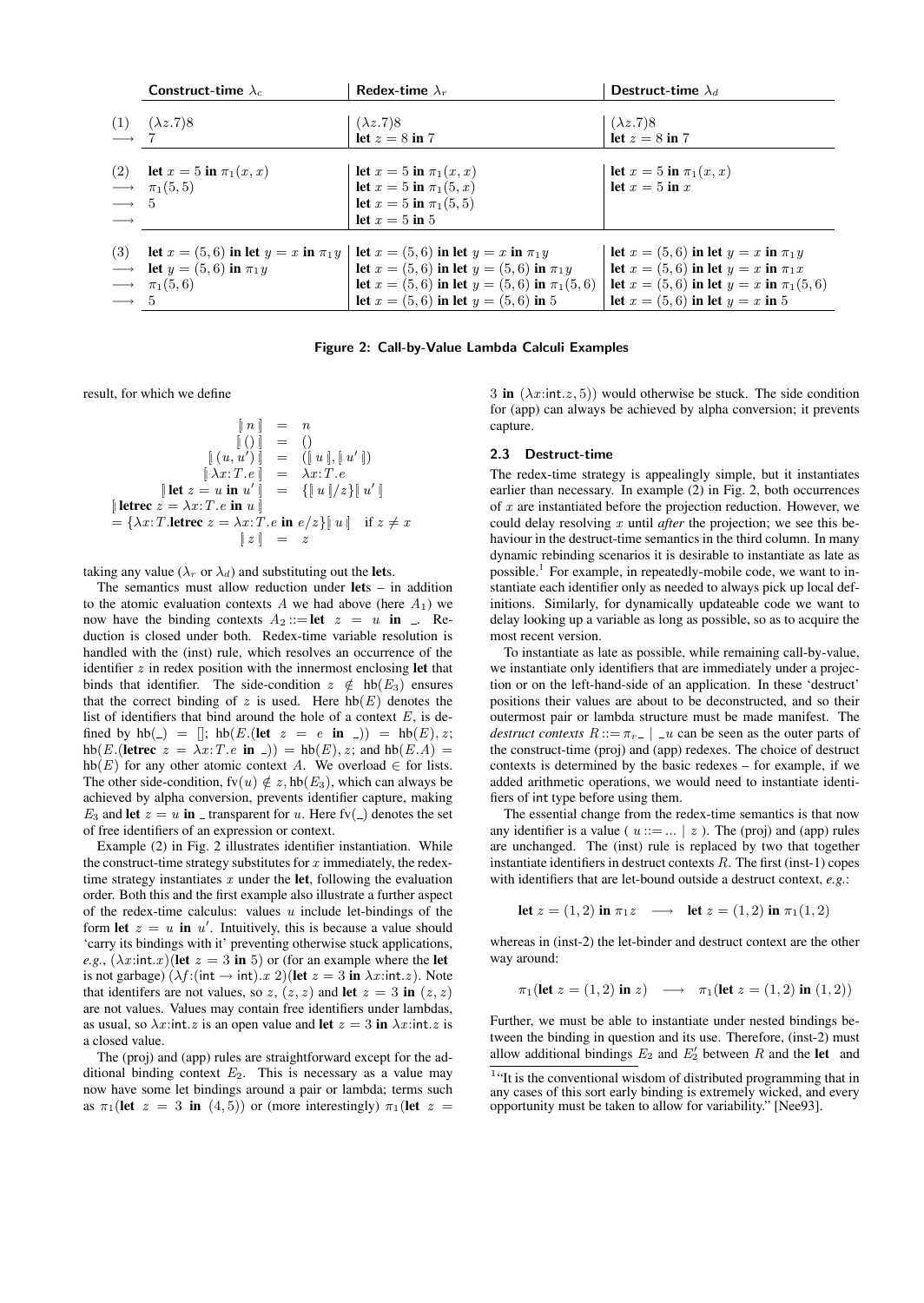between the **let** and z. Similarly, (inst-1) must allow bindings  $E_2$ between the  $R$  and  $z$ ; it must allow both binding and evaluation contexts  $E_3$  between the **let** and the  $R$ ,  $e.g.,$  for the instance

let 
$$
z = (1, (2, 3))
$$
 in  $\pi_1(\pi_2 z)$   
\n $\longrightarrow$  let  $z = (1, (2, 3))$  in  $\pi_1(\pi_2(1, (2, 3)))$ 

with  $E_3 = \pi_{1-}$ ,  $R = \pi_{2-}$  and  $E_2 = \ldots$  The conditions  $z \notin$ hb( $E_3, E_2$ ) and  $z \notin \text{hb}(E'_2)$  ensure that the correct binding of z is used; the other conditions prevent capture and can always be achieved by alpha equivalence.

Example (3) illustrates a chain of instantiations, from outside in for  $\lambda_r$  and from inside out for  $\lambda_d$ .

#### 2.4 Properties

This subsection gives properties of our various  $\lambda$ -calculi: sanity checks to confirm that our definitions are coherent and more substantial results showing that  $\lambda_r$  and  $\lambda_d$  are essentially CBV. Details of proofs can be found in the technical report [BHS<sup>+</sup>03].

First, we recall the important unique decomposition property of evaluation contexts for  $\lambda_c$ , essentially as in [FF87, p. 200], and generalise it to the more subtle evaluation contexts of  $\lambda_r$  and  $\lambda_d$ :

THEOREM 1 (UNIQUE DECOMPOSITION FOR  $\lambda_r$  AND  $\lambda_d$ ). *Let* e *be a closed expression. Then, in both the redex-time and destruct-time calculi, exactly one of the following holds: (1)* e *is a* value; (2)  $e$  err; (3) there exists a triple  $(E_3, e', rn)$  such that  $E_3 \cdot e' = e$  and  $e'$  is an instance of the left-hand side of rule rn. *Furthermore, if such a triple exists then it is unique.*

(Note that the destruct-time error rules defining  $e$  err, which have been elided, must include cases for identifiers in destruct contexts that are not bound by enclosing **let**s and so are not instantiatable, giving stuck non-value expressions.) Determinacy is a trivial corollary. We also have type preservation and type safety properties for the three calculi.

- THEOREM 2 (TYPE PRESERVATION FOR  $\lambda_c$ ,  $\lambda_r$  AND  $\lambda_d$ ).  $\textit{If } \Gamma \vdash e \colon T \text{ and } e \longrightarrow e' \text{ then } \Gamma \vdash e' \colon T.$
- THEOREM 3 (SAFETY FOR  $\lambda_c$ ,  $\lambda_r$  AND  $\lambda_d$ ). *If*  $\vdash$  *e*: *T then*  $\neg$  (*e err*).

Finally we show that all three calculi are observationally equivalent, hence that both  $\lambda_r$  and  $\lambda_d$  are essentially call-by-value. As we noted earlier, values in  $\lambda_r$  and  $\lambda_d$  may need to be 'cleaned-up' to exactly correspond to  $\lambda_c$  values. The proof of this is non-trivial; it involves constructing a tight correspondence between reduction steps in the three calculi.

THEOREM 4 (OBSERVATIONAL EQUIVALENCE).

- *1. If*  $\vdash$  *e*:int *and*  $e \rightarrow e^*$  *n then*  $e \rightarrow e^*$  *u and*  $e \rightarrow e^*$  *u' for some*  $u$  *and*  $u'$  *with*  $[|u|] = [|u'|] = n$ .
- 2. If  $\vdash$  e:int *and*  $e \longrightarrow_r^* u$  *(or*  $e \longrightarrow_d^* u$ *) then for some n we have*  $e \longrightarrow_c^* n$  *and*  $[u] = n$ .

*Proof Sketch* The proof technique is the same for both claims: generalise the claim to arbitary type and proceed to construct a bisimulation (modulo possible instantiations of letrec bindings) that captures a tight operational correspondence between reductions in the different calculi. To do so, we introduce intermediate caluli with annotated lets, distinguishing lets that, in the  $\lambda_c$  reduction sequence, correspond to substitutions from those that have yet to be reached. Additional transitions move value-lets from the latter

to the former. Bisimulations can then be constructed by factoring simulations through these intermediate calculi. A key notion in the simulation proofs is that of instantiation normal form. Essentially a term is in instantiation normal form if it can not do an instantiation reduction. It is important that this form is always finitely reachable by reduction from any term. Finally, we use the bisimulation and some auxilary lemmas to prove the generalised claim (the claim as stated in the theorem avoids the complication of possible letrec unfoldings).

#### 3. A Dynamic Rebinding Calculus:  $\lambda_{\text{marsh}}$

Many applications require a mix of dynamically and statically bound variables. Consider sending a function value between machines. It might contain identifiers for

- (1) ubiquitous standard library calls, *e.g.*, print, which should be rebound at the destination;
- (2) application-specific location-dependent library calls, *e.g.*, routing functions, which should be rebound at the destination;
- (3) application code which is not location-dependent but (for performance) should be rebound rather than sent; and
- (4) other let-bound application values, which should be sent with it.

Moreover, for both (1) and (2) one may wish the rebinding to be to non-standard definitions, to securely encapsulate (sandbox) untrusted code.

In this section we develop a calculi to support all of the above. The calculus  $\lambda_{\text{marsh}}$  extends the destruct-time  $\lambda_d$ -calculus of §2.3 with high-level representations of *marshalled* values and primitives to manipulate them. We make two main choices. First, to have as intuitive a semantics as possible we want dynamic rebinding to only occur when unmarshalling values, not during normal computation. Second, to allow the programmer to cleanly and flexibly notate which definitions should be fixed and which should be rebindable, we introduce *marks* **mark** M **in** e which name contexts. Marshal and unmarshal operations **marshal** M e and **unmarshal** M e are each with respect to a mark: a **marshal**  $M$   $u$  packages the value  $u$ together with all the bindings within the closest enclosing **mark** M (thus fixing them); it cuts any bindings of identifiers in  $u$  that cross that **mark** M (thus making them rebindable). When the packaged value is unpackaged by an **unmarshal**  $M'$ , the latter identifiers are rebound to binders outside the closest enclosing **mark** M'.

The **mark**  $M$  in  $e$  construct does *not* bind  $M$ ; marks have global meaning across a distributed system. Allowing the choice of context to be made differently for each **marshal** and **unmarshal** provides important flexibility, especially for implementing secure encapsulation; note that we have just a single class of identifiers, rather than dynamic and static forms. In the simplest practical case each program might have a single **mark** Lib **in** \_, distinguishing library code, defined above the mark, from application code, defined below it.

For simplicity,  $\lambda_{\text{marsh}}$  simulates communication using betareduction (in fact,  $\lambda_d$  (inst) reduction), and omits treatment of (1), focusing on the more interesting cases of rebinding applicationspecific libraries. At the end of this section we sketch  $\lambda_{\text{marsh}}^{i\sigma}$ , which straightforwardly extends  $\lambda_{\text{marsh}}$  with communication and external identifiers, and discuss alternative design choices.

#### 3.1 Syntax

The  $\lambda_{\text{marsh}}$  syntax and an example, discussed below, are given in Fig. 3; the new semantic rules are given in Fig. 4 (error rules omitted). The calculus requires a more elaborate treatment of alpha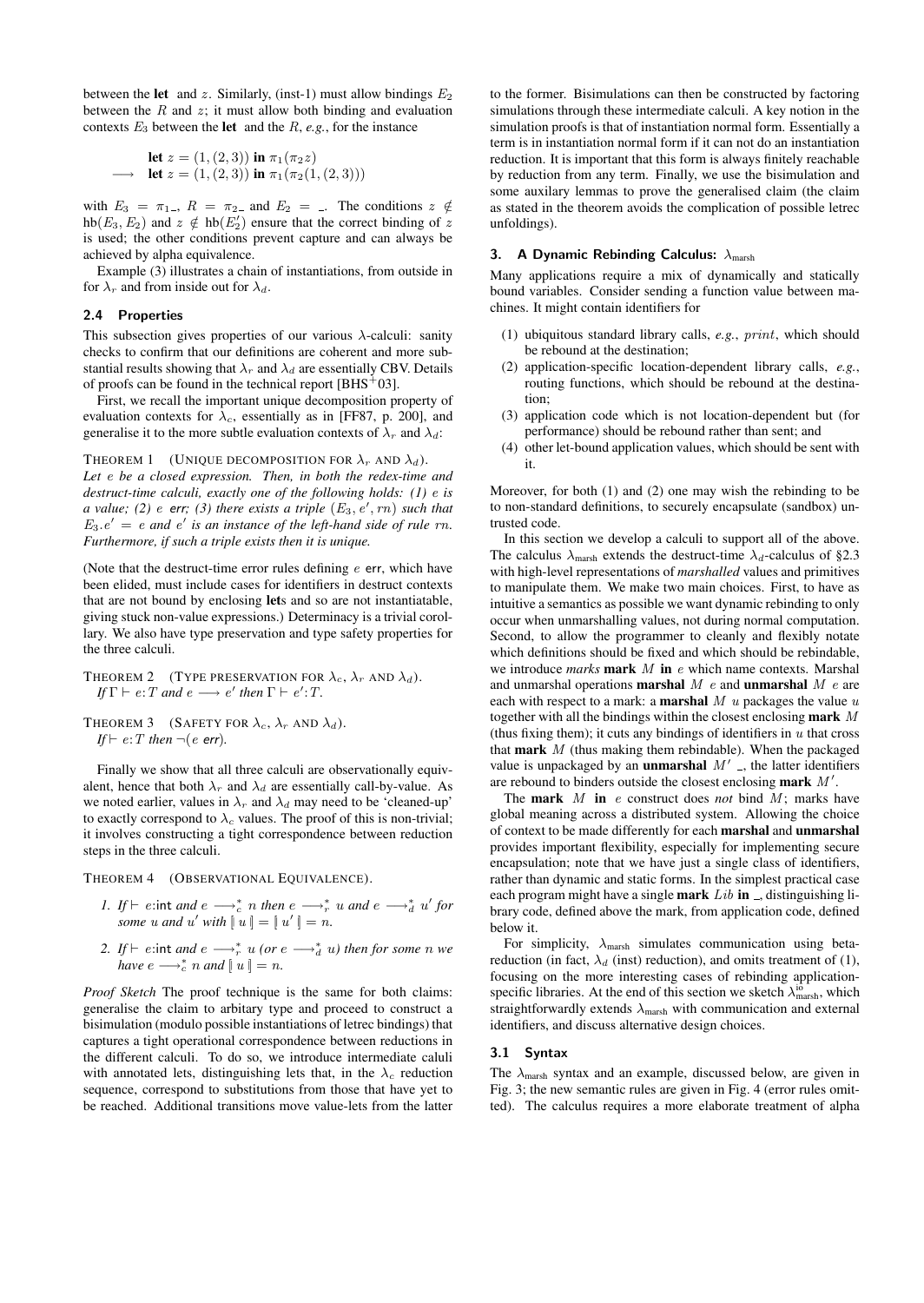

Figure 3: Dynamic Rebinding Calculus  $\lambda_{\text{mark}}$ : Syntax and Example

equivalence than  $\lambda_d$ . There – as usual for  $\lambda$ -calculi – we had to use alpha equivalence during normal computation steps, to avoid mistaken capture of identifiers as the rules move subterms between different scopes. Here that is still required, but occurrences of the 'same' identifier under different bindings must be related so that the identifier can be marshalled with respect to one and unmarshalled with respect to another. Accordingly, instead of working with identifiers  $x$ , we work with *variables*  $x_i$  that are pairs of an identifier  $x$ and a *tag* i, similar to the external and internal names used in some module systems. Alpha equivalence changes only the tags; tags for different identifiers lie in different namespaces, so *e.g.*,

$$
\lambda x_1: T.x_1 = \lambda x_2: T.x_2 \neq \lambda y_2: T.y_2
$$
 and  

$$
\lambda x_1: T.\lambda y_1: T.(x_1, y_1) = \lambda x_2: T.\lambda y_3: T.(x_2, y_3)
$$

In practice tags would not appear in source programs; they are needed only for the semantics. The  $fv(\_)$  and  $hb(\_)$  functions now give sets and lists of variables, respectively, not identifiers.

#### 3.2 Example

As an example, consider the expression on the left of Fig. 3. The value  $(y_1, z_1)$  is marshalled with respect to the context marked M, where  $y = 6$ , but unmarshalled with respect to the context  $M'$ , where  $y = 7$ . The  $z_1$ , on the other hand, is bound *below* mark M, so its binding  $z_1 = 3$  is grabbed and carried with it.

The reduction sequence is shown in the Figure, boxing key parts of  $reduces$  and *contracta*. The first reduction step copies the bindings that are inside **mark** M and around the **marshal** expression (here just  $z_1 = 3$ ), ensuring that these have static-binding semantics. This gives a value

**marshalled** (y<sub>0</sub>:int) (**let**  $z_1 = 3$  **in** (y<sub>0</sub>,  $z_1$ ))

This **marshalled** Γ u form would not occur in source pro-

grams. The free variables of  $u$  are subject to rebinding when this is unmarshalled, so we regard all of  $f(v(u))$  as bound by  $\Gamma$  in **marshalled**  $\Gamma$  u. This is emphasised in the example by showing a  $y_0$  alpha-variant.

The second step instantiates the  $x_1$  under the (**unmarshal**  $M'$ ) with its value **let**  $z_1 = 3$  **in** ...**marshalled**.... (In this case the outer z<sup>1</sup> **let** is redundant but in more complex cases it would not be, *e.g.*, if  $x_1$  were bound to a pair of the marshalled value and some other value mentioning  $z_1$ .)

The third step performs the unmarshal, rebinding the  $y_0$  in the packaged value **let**  $z_1 = 3$  **in**  $(y_0, z_1)$  to the innermost  $y_i$  binder outside **mark**  $M'$  – here, to  $y_2$ . It also discards the now-redundant bindings.

Modulo final instantiation, the result is  $(7, 3)$  not  $(6, 3)$ , showing the  $y_1$  and  $z_1$  have been treated dynamically and statically respectively. For contrast, putting the first **let**  $y_1 = 6$  inside the first mark  $M$  would give  $(6, 3)$ .

#### 3.3 Semantics

Turning now to the details of the rules, the (proj), (app) and (inst-r) rules are as in  $\lambda_d$  but with  $z_k$  instead of z. In the (marshal) and (unmarshal) rules we abuse notation, writing the context **mark**  $M$  **in**  $\Delta$  as **mark**  $M$ . The (marshal) rule copies all bindings and marks between the **marshal**  $M$  and the closest enclosing **mark** M, using the bindmark( $\Box$ ) auxiliary to extract the bind and mark components of a context  $E_3$ , discarding the evaluation context components: bindmark $($ <sub>-</sub> $)$  = <sub>-</sub>, bindmark $(E_3.A_1)$  = bindmark $(E_3)$ , and bindmark $(E_3.A_2)$  = bindmark $(E_3).A_2$ . The predicate dhb $(E_3)$  holds iff the hole-binders of  $E_3$  are all distinct (which can always be made so by alpha conversion). The auxiliary env $(E_3)$  extracts the type environment of the hole-binders of  $E_3$ , so they can be recorded in the **marshalled** value.

The (unmarshal) rule rebinds the  $f(v(u))$  to the let-binders in  $E_3$ around the nearest enclosing **mark**  $M$ , using the auxiliary func-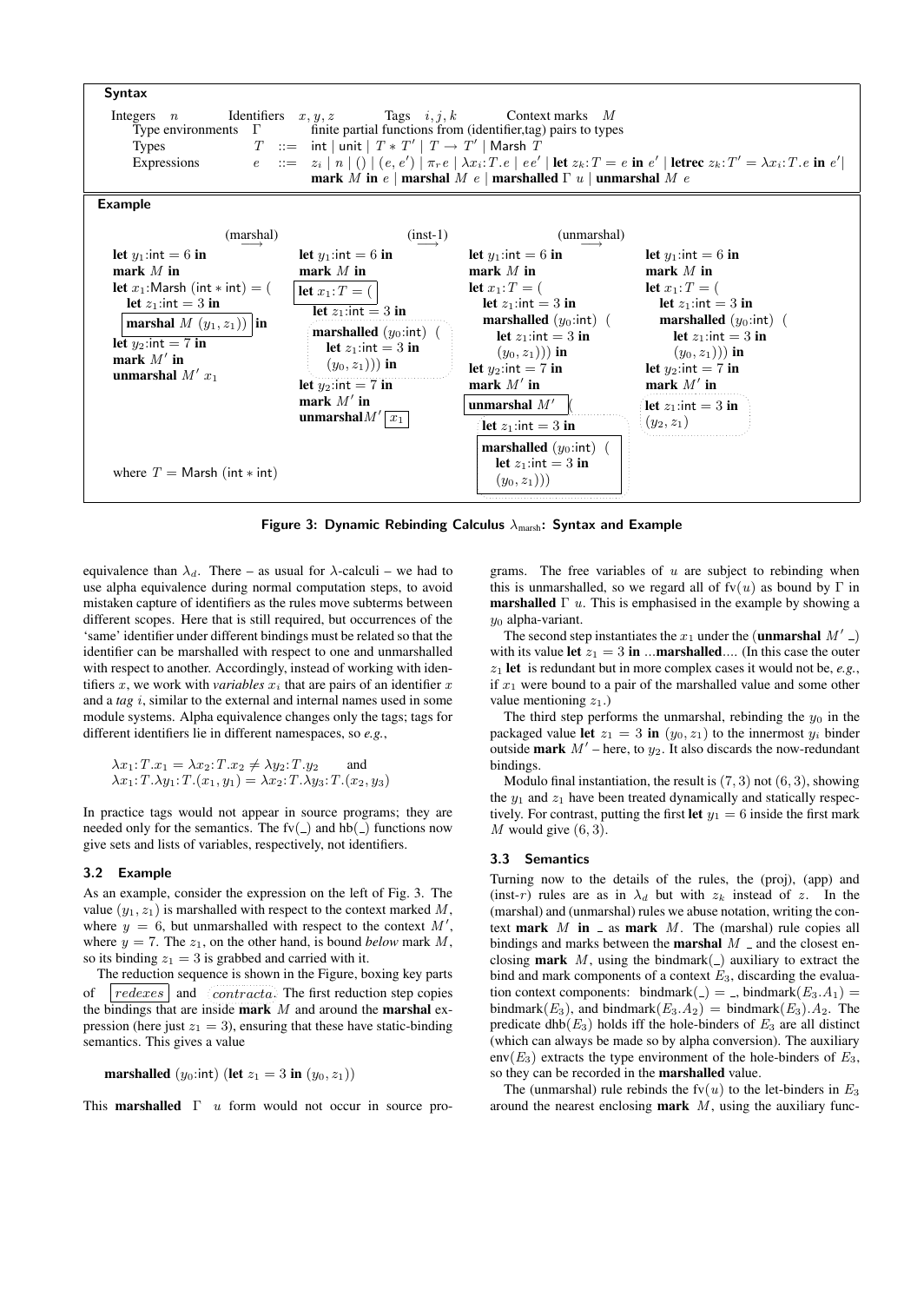| mark M in $u \mid$ marshalled $\Gamma u$<br>$A_1$ ::= $(-, e)   (u, )   \pi_{r}   -e   (\lambda x_i : T.e)   \text{let } z_k : T = \text{in } e$<br>Atomic evaluation contexts<br>marshal $M$   unmarshal $M$  <br>Atomic bind and mark contexts $A_2$ ::= let $z_k$ : $T = u$ in $\Box$ letrec $z_k$ : $T' = \lambda x_i$ : $T \cdot e$ in $\Box$<br>mark $M$ in $\blacksquare$ |  |  |  |
|----------------------------------------------------------------------------------------------------------------------------------------------------------------------------------------------------------------------------------------------------------------------------------------------------------------------------------------------------------------------------------|--|--|--|
|                                                                                                                                                                                                                                                                                                                                                                                  |  |  |  |
|                                                                                                                                                                                                                                                                                                                                                                                  |  |  |  |
|                                                                                                                                                                                                                                                                                                                                                                                  |  |  |  |
|                                                                                                                                                                                                                                                                                                                                                                                  |  |  |  |
|                                                                                                                                                                                                                                                                                                                                                                                  |  |  |  |
| $E_1$ ::= $ E_1.A_1$<br>Evaluation contexts                                                                                                                                                                                                                                                                                                                                      |  |  |  |
| $E_2$ ::= $\Box E_2.A_2$<br>Bind and mark contexts                                                                                                                                                                                                                                                                                                                               |  |  |  |
| $E_3$ ::= $\Box E_3.A_1 \mid E_3.A_2$<br><b>Reduction contexts</b>                                                                                                                                                                                                                                                                                                               |  |  |  |
| $R$ ::= $\pi_r$   _u   unmarshal M _<br>Destruct contexts                                                                                                                                                                                                                                                                                                                        |  |  |  |
|                                                                                                                                                                                                                                                                                                                                                                                  |  |  |  |
| Rules (proj), (app), (inst-r), (instrec-r) are exactly as in $\lambda_d$ except for $z_k$ replacing z and the addition of explicit types. These reductions                                                                                                                                                                                                                       |  |  |  |
| are closed under $E_3$ , whereas the (marshal) and (unmarshal) rules are global.                                                                                                                                                                                                                                                                                                 |  |  |  |
|                                                                                                                                                                                                                                                                                                                                                                                  |  |  |  |
| E <sub>3</sub> .mark M.E <sub>3</sub> .marshal M $u \longrightarrow E_3$ .mark M.E <sub>3</sub> .marshalled (env(E <sub>3</sub> )) (bindmark(E <sub>3</sub> ').u)<br>(marshal)                                                                                                                                                                                                   |  |  |  |
| if dhb( $E_3$ ) and no <b>mark</b> M around in $E'_3$                                                                                                                                                                                                                                                                                                                            |  |  |  |
| E <sub>3</sub> .mark M.E <sub>3</sub> .unmarshalM.E <sub>2</sub> .marshalled $\Gamma$ u $\longrightarrow$ E <sub>3</sub> .mark M.E <sub>3</sub> .S(u)<br>(unmarshal)                                                                                                                                                                                                             |  |  |  |

if  $dhb(E_3)$ ,  $dhb(E'_3, hb(E_3))$ ,  $S =$  rebind $(\Gamma, thb(E_3))$  is defined, and no **mark** M around \_ in  $E'_3$ .

Figure 4: Dynamic Rebinding Calculus  $\lambda_{\text{mark}}$ : Semantics

tion rebind $($ ,  $)$  to construct the appropriate substitution. Here  $dhb(E'_3, hb(E_3))$  holds iff the hole-binders of  $E'_3$  are distinct from each other and from all the variables in  $hb(E_3)$  (always possible by alpha conversion). The thb $(E_3)$  gives the list of (variable,type) pairs, which are the *typed* hole-binders of  $E_3$  (type annotations were added to **let**s to facilitate this). Finally, rebind( $\Gamma$ , L), for a type environment  $\Gamma$  and list of typed hole-binders  $L$ , is a substitution taking each  $x_i$  in dom(Γ) to the rightmost  $x_i$  in L, if the types correspond appropriately. It is defined by

rebind
$$
(\Gamma, [])
$$
  
\n
$$
\begin{cases}\n\text{undefined} & \text{if } \Gamma \text{ nonempty} \\
= \{\}\n\end{cases}\n\text{otherwise}
$$
\nrebind $(\Gamma, (L, (x_i: T)))$ \n
$$
\begin{cases}\n\text{undefined, if } \exists j, T'. (x_j: T') \in \Gamma \land T' \neq T \\
= \{x_i/x_J\} \cup \text{rebind}(\Gamma - x_J, L), \qquad \text{otherwise} \\
\text{where } x_J = \{x_j \mid (x_j: T) \in \Gamma\}\n\end{cases}
$$

(abusing notation to treat the partial function  $\Gamma$  as a set of tuples and writing  $\{x_i/x_J\}$  for the substitution of  $x_i$  for all the  $x_j \in x_J$ ). To keep a unique decomposition property the (unmarshal) rule is global, not closed under additional  $E_3$ . We briefly justify why the (unmarshal) rule discards its  $E_2$  context: observe the right hand side of the rule and notice that the binders in the  $E_2$  context can no longer be referenced after unmarshalling, the only possible references to the enclosing  $E_2$  are the free variables of  $u$ , but subsequent to this reduction these variables are rebound to binders in  $E_3$ .

Reduction must take place under a **mark** so  $A_2$  now contains **mark** M **in** . To maintain a CBV semantics both **marshal** and **unmarshal** should fully reduce their arguments, so they are included in the evaluation contexts  $A_1$ . The (unmarshal) rule can only fire if the argument to **unmarshal** is of the form **marshalled**  $\Gamma$  u, so the destruct contexts must include **unmarshal** M

There are several choices embodied in the semantics. First, in (marshal) bindmark $(E_3')$  records the marks of  $E_3'$  as well as its letbindings, so that uses of **marshal** and **unmarshal** within  $u$  will behave as expected. Second, in (marshal) we record the full type environment env $(E_3)$ , not just its restriction to fv $(u)$ . The latter would be more liberal (more unmarshals would succeed) but we

believe would lead to code that is hard to maintain: success of an unmarshal would depend on the free variables of the marshalled value, instead of simply on the binders above the mark used for marshalling. Third, if there is shadowing of identifiers outside a mark then a **marshalled**  $\Gamma$  u may have  $\Gamma$  with  $x_i$ : T and  $x_j$ : T' for  $T \neq T'$ , in which case (unmarshal) will always fail. One could check this at (marshal)-time, or indeed forbid shadowing outside marks.

#### 3.4 Typing and Run-Time Errors

In some cases one would expect dynamic rebinding to require a run-time check to ensure safety, *e.g.*, if code is sent to a site that may or may not provide some resource it requires. For  $\lambda_{\text{mark}}$  we have new run-time errors, if a **marshal** or an **unmarshal** refers to a mark which is not in scope, or if at (unmarshal)-time the environment does not have the required binders at the correct types. At the very least, however, one would like a type system to exclude all run-time errors except these. This can be done by a simple type system, as usual but with a type Marsh  $T$  of marshalled type- $T$ values, and rules

| $\Gamma \vdash e:T$            | $\Gamma \vdash e:T$                                                                                          |
|--------------------------------|--------------------------------------------------------------------------------------------------------------|
| $\Gamma \vdash$ mark M in e: T | $\Gamma \vdash$ marshal M e:Marsh T                                                                          |
| $\Gamma \vdash e$ :Marsh $T$   | $\Gamma' \vdash u : T$                                                                                       |
|                                | $\Gamma \vdash$ <b>unmarshal</b> M $e: T \quad \Gamma \vdash$ <b>marshalled</b> $\Gamma'$ <i>u</i> : Marsh T |

Partitioning the run-time errors into  $e$  err for the usual projection/application errors, together with unmarshalling of values not of the form **marshalled**  $\Gamma$  *u*, and *e* err' for the new errors above (their rules are elided), we have:

THEOREM 5 (UNIQUE REDEX/CONTEXT DECOMPOSITION). Let  $e$  *be*  $a$  *closed*  $\lambda_{\text{marsh}}$  *expression.* Then *exactly one of the following holds:*  $(I)$  *e is a value;*  $(2)$  *e err;*  $(3)$  *e err';*  $(4)$  *there exist*  $E_3$ ,  $e_0$ ,  $m$  *such that*  $E_3$ .  $e_0 = e$  *and*  $e_0$  *is an instance of the left-hand side of rule*  $rn \in (proj, app, inst-r, instrec-r)$ *.* (5) *there exists* rn ∈(marshal),(unmarshal) *such that* e *is an instance of the left-hand side of rule* rn*. Furthermore, if such a triple or* rn *exists then it is unique.*

THEOREM 6 (TYPE PRESERVATION FOR  $\lambda_{\text{marsh}}$ ).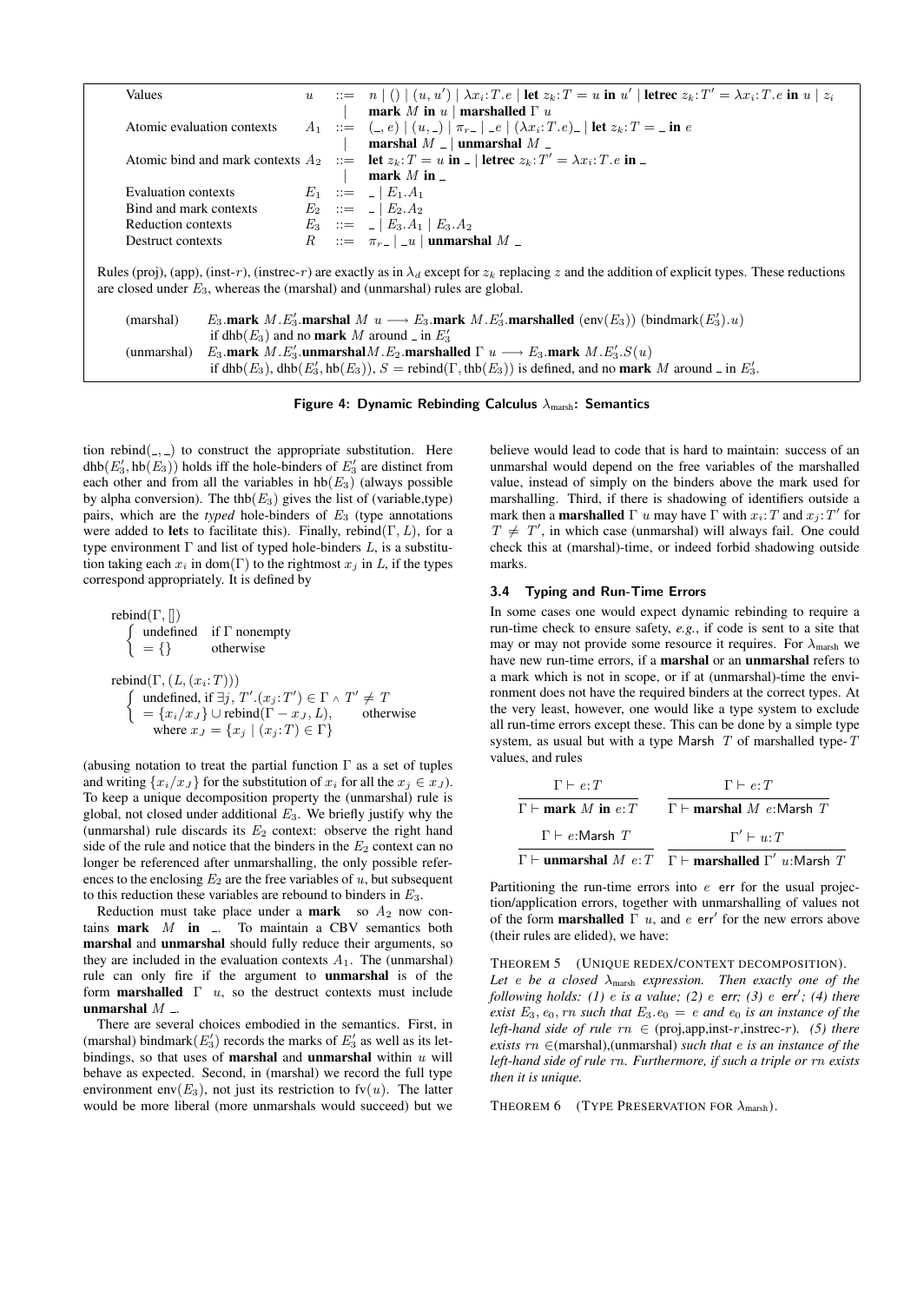

Figure 5: Dynamic Rebinding with IO and Communication:  $\lambda_{\text{marsh}}^{\text{io}}$  Examples

*If*  $\vdash e$ : *T* and  $e \longrightarrow e'$  then  $\vdash e'$ : *T* 

THEOREM 7 (PARTIAL SAFETY FOR  $\lambda_{\text{marsh}}$ ). *If*  $\vdash$  *e*: *T then*  $\neg$  (*e err*).

A full language would raise catchable exceptions in the  $e$  err' cases, thereby allowing code to dynamically check the presence of resources.

Ideally, of course, one would like a type system that could statically prevent *all* run-time errors, in the case where all parts of the (distributed) system can be type-checked coherently. Unfortunately static typing and dynamic rebinding seem to be at odds. Any sound type system for  $\lambda_{\text{marsh}}$  must constrain the contexts around marks, ensuring that when unmarshalling a marshalled value the context of the unmarshal mark contains bindings for all identifiers that were in the context of the marshal mark. The problem is that reduction moves subterms, in particular subterms containing marks, so the shape of the context around a mark can change dynamically. One can devise rather draconian systems that prevent some runtime errors, but it is hard to see what a really useful system could be like. Moreover, in the wide-area setting it is generally impossible to guarantee that all parts are type-checked together, so we believe that the limited guarantees of the simple type system above may have to suffice.

In practice one would expect programs to contain only a few marks. For ML-like languages with second-class module systems it may be desirable to allow marks only between module declarations – a considerable simplification.

#### 3.5 Implementation

The reduction semantics as presented is not proposed as a realistic implementation strategy. Instead of representing bindings by nested **let** terms, and preserving binding scopes in the instantiation rules by copying and  $\alpha$ -conversion, we propose to use linked environment frames with sharing, as is done to implement function closures. A function closure consists of the binding variable name, function body, and a pointer to the enclosing environment. The environment consists of frames, each containing a variable name, value, and a link pointer to the parent frame. For  $\lambda_d$ , variables as well as functions are values; therefore we introduce *variable closures*, consisting of a variable name and an environment pointer through which to look it up. Only when the variable closure appears in a destruct context is the pointer followed to obtain its value. For  $\lambda_{\text{marsh}}$ , the **marshal** operation captures the linked environment between the environment pointers of its argument and the relevant mark, and the **unmarshal** operation attaches the captured environment to the current environment. We have sketched an abstract machine semantics for the above, but leave an actual implementation for future work.

#### 3.6 Adding Distributed Communication

We now extend  $\lambda_{\text{marsh}}$  just enough to show examples of the rebinding scenarios from §1, sketching a  $\lambda_{\text{marsh}}^{io}$  calculus. For lack of space almost all details are omitted; we show just some examples in Fig. 5, and touch on the main points.

Two extensions are required: semantics for open terms, to admit programs that use external library calls such as print; and communication, to support code movement. There are many design choices in combining functional and concurrent computation. Here we adopt a simple language, just to illustrate the application of  $\lambda_{\text{marsh}}$  and demonstrate what is required – the exact choice of primitives is therefore rather arbitrary.

We consider parallel compositions of expressions  $e$ , each with a thread ID  $t$ . One should think of threads as partitioned among a set of machines, although that structure has been omitted from the formalisation. We suppose for simplicity that all machines provide the same external library calls, with types given by a  $\Gamma_{\text{lib}}$ , and that there are global channels  $c$  for communication between threads, with types given by a  $\Delta.$ 

The semantics defines a transition relation  $P \longrightarrow P'$  over configurations where the labels  $l$  are either empty,  $t: f \, u$  for an invocation by thread t of library call  $f: T \to T'$  from  $\Gamma_{\rm lib}$ , with argument u, or  $t:u$  for a return of value  $u$  from the OS to such an invocation. The (marshal) and (unmarshal) rules must be modified slightly to deal with external identifiers.

Communication between threads is by asynchronous message passing on typed channels c, with output and input forms  $e!e'$  and  $e$ ? $e'$ . Only marshalled values should be communicated, so communications are typed as below.

$$
\Delta, \Gamma \vdash e:\text{Chan } T
$$
\n
$$
\Delta, \Gamma \vdash e':\text{Marsh } T
$$
\n
$$
\Delta, \Gamma \vdash e'::\text{Marsh } T
$$
\n
$$
\Delta, \Gamma \vdash e'::\text{Marsh } T) \to T'
$$
\n
$$
\Delta, \Gamma \vdash e'e'::\text{Tr } \Delta, \Gamma \vdash e'e':T'
$$

Example  $P$  in Fig. 5 shows rebinding to an external  $print$  and an internal (application library) here, together delimited by  $AppLib,$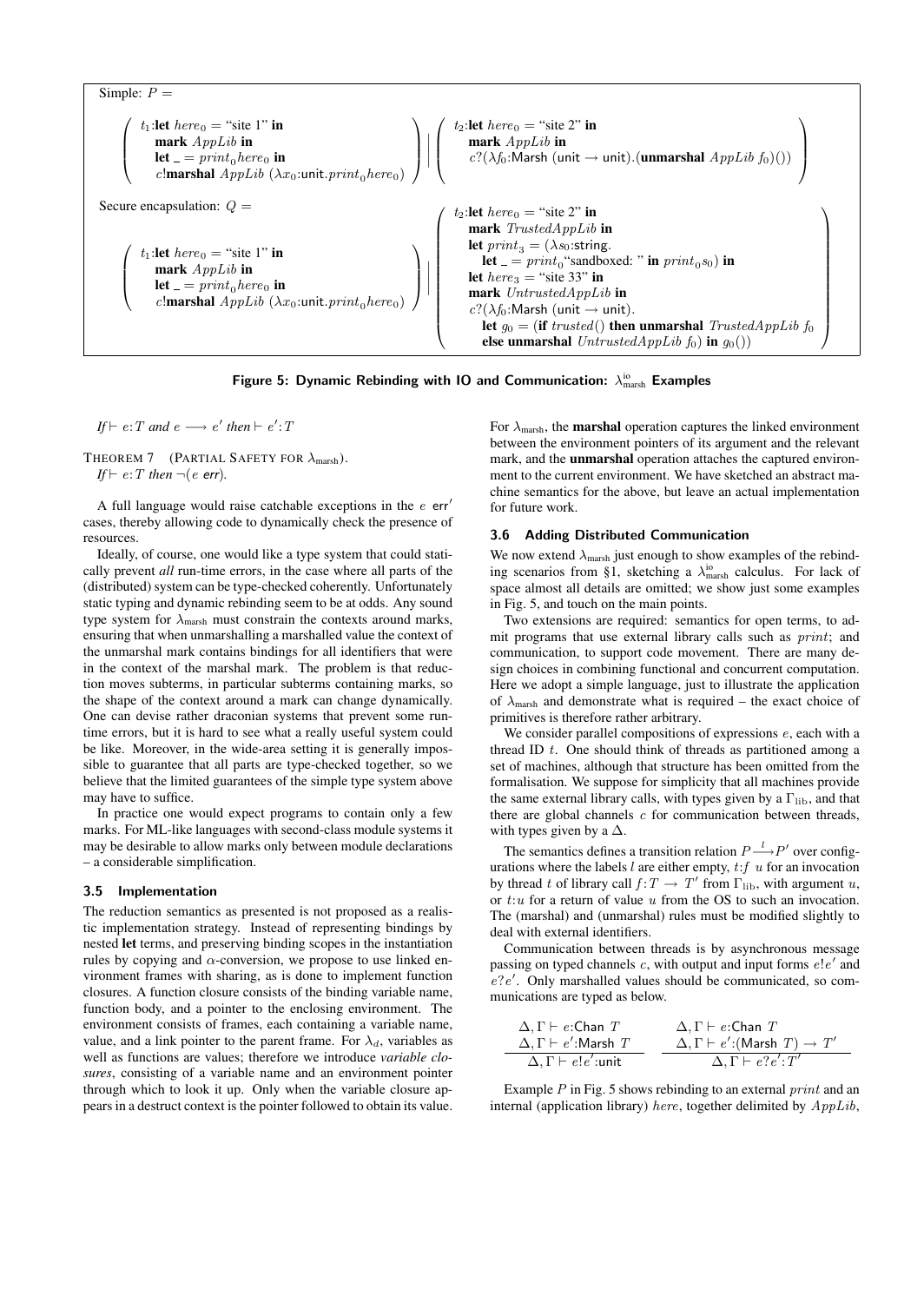```
Simple Update Calculus: Syntax
     Integers n Identifiers x, y, z Tags i, j, kTypes T := \int \text{int} |\text{unit}| \, T * T' | \, T \to T'Expressions e ::= x_i | n | () | (e, e') | \pi_r e | \lambda x_i : T \cdot e | e e' | \text{let } z_k : T = e \text{ in } e' | \text{letterec } z_k : T = \lambda x_i : T \cdot e \text{ in } e | \text{ update } eSimple Update Calculus: Semantics
       (upd-replace-ok) S = \text{rebind}(\text{fv}(e), \text{hb}(E_3)) is defined \text{env}(E_3) \vdash S(e): T \quad \forall j.x_j \notin \text{hb}(E'_3)E_3.let x_i: T = u in E'_3.update \stackrel{\{x \Leftarrow e\}}{\longrightarrow} E_3.let x_i: T = S(e) in E'_3.()
```
# Figure 6: Simple Update Calculus:  $\lambda_{update}$

on a communication from the left thread to the right. It has a transition sequence with labels

 $t_1:print$ "site 1",  $t_1:()$ ,  $t_2:print$ "site 2",  $t_2:()$ 

for the invocations and returns of the two external print calls.

Our rebinding calculus is powerful enough to perform customized linking, useful for implementing secure encapsulation. Example  $Q$  is similar to  $P$  but the receiver defines two marks to be linked against, TrustedAppLib and UntrustedAppLib. The former is for trusted programs, whereas the latter is an 'encapsulated context,' which reimplements both  $print$  and here with 'safe' versions. The safe print prints the warning string "sandboxed: " before any output; the safe here provides the fake "site 33" to the encapsulated code, which has no way to access the true  $here_0 =$ "site 2" binding. Which context to use is determined by the hypothetical function trusted, which would take into account some security criteria, such as the origin of the message. Assuming that trusted() returns false, Q has a transition sequence with labels

 $t_1:print$ "site 1",  $t_1:()$ ,  $t_2:print$ "sandboxed: ",  $t_2:()$ ,  $t_2:print$ "site 33",  $t_2:()$ 

It is worth emphasising that without delayed instantiation, rebinding in these examples would not be possible. In particular, in both cases the construct-time (let) rule would substitute out  $here_0$  in  $t_1$  before sending the lambda-term, thus preventing a rebinding of here at the remote site.

#### 3.7 Discussion

In this subsection we review some of the design choices embodied in  $\lambda_{\text{marsh}}$  and their advantages and disadvantages.

A simple alternative is to allow marshalling only of values that are in some sense closed (with a marshal-time check that they do not refer to, *e.g.*, print). This would require the programmer to explicitly abstract on all the identifiers that are to be treated dynamically when constructing a value to be marshalled, and to explicitly apply to the local definitions on unmarshalling. For rebinding to a single standard library this might be acceptable, though even there notationally heavy, but for the richer usages we describe above it would be prohibitively complex. One therefore needs some form of dynamic rebinding.

To keep the semantics of local computation simple, with the normal static scoping, we choose to permit rebinding only when unmarshalling values. The most interesting question is then which variables in a value should be rebound after marshalling and unmarshalling.

The main choice is between having two classes of variable (one treated statically and one dynamically), or one class of variable,

with some other way of specifying which are rebound in any particular marshal/unmarshal instance.

Two classes were used in some related systems, though not motivated by marshalling [LLMS00, LF93, Dam98, Jag94] (discussed further in §5). The disadvantages of the two-class choice are: (a) it is less flexible than our use of marks, in which different marshals and unmarshals can refer to different marks, *e.g.* in the §3.6 examples; and (b) if the types or usage-forms of the two classes differ, then changing the class of a variable would require widespread code change (if the two classes are distinguished only by their declaration-forms, this is not such a problem). Code would thus be hard to maintain.

In contrast, adding marks or changing their position is syntactically lightweight; it does not require any change to code except at marshal/unmarshal points. Moreover, it will usually be straightforward to change the let-bindings in programs that contain marks: changing let-bindings inside marks is as usual; changing them outside a mark may require corresponding changes outside other marks but no change to any **marshal** and **unmarshal** expressions. Taking one class has the disadvantage that it is not obvious from a code fragment which variables might have been rebound, but in typical cases one can simply look for enclosing marks and **marshal**s.

A further disadvantage of  $\lambda_{\text{marsh}}$  is that programs with many nested marks, and with marks under lambdas, can become confusing. Whether this is a problem in practice remains to be seen.

With one class one could specify the variables to be rebound either with marks or by explicitly annotating **marshal** with the set of rebindable identifiers. We believe the latter would be cumbersome in practice (with large sets of standard library identifiers). It would also be conceptually complex and difficult to implement efficiently – for example, consider a sequence of bindings, each depending on the one before, around a **marshal** that specifies that alternate bindings should be treated dynamically.

#### 4. Simple Update Calculus:  $\lambda_d$  + update

We now turn from dynamic rebinding of marshalled values to the rebinding involved in dynamic update. Dynamic updating is required for long-running systems that must provide uninterrupted service – the canonical example is the telephone switch, with a complex internal state, many overlapping interactions with its environment, and a requirement for high availability. Applying updates, however, can quickly lead to confusion – particularly if they are in the form of binary patches. To ameliorate this, we would like *highlevel* update primitives: with semantics expressed in terms of the source programming language rather than some abstract machine or particular compilation strategy. We show this can be done for typed CBV functional programs. Delayed instantiation is again required, now so that running code picks up any updated definitions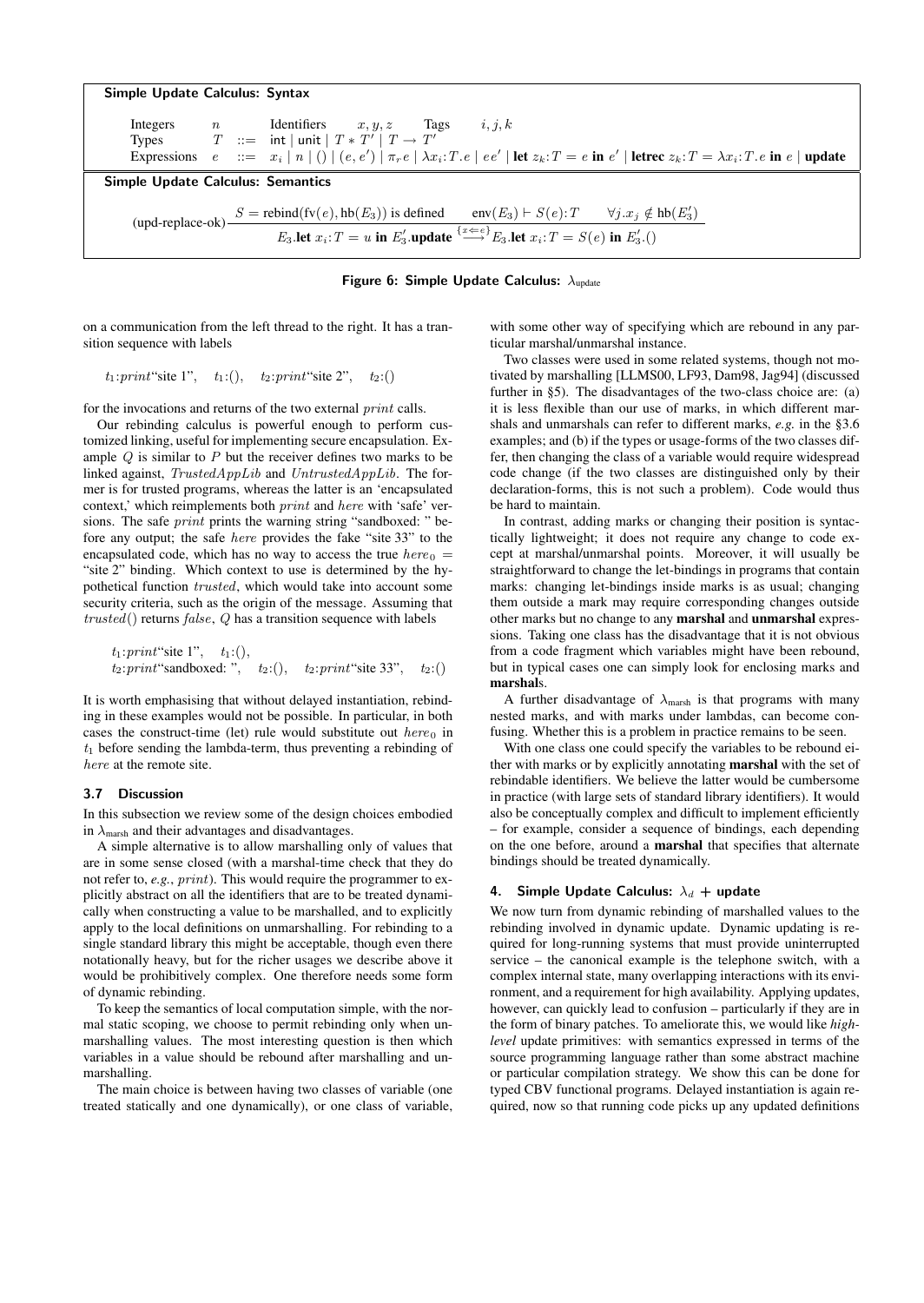as it executes, and applying an update involves some explicit rebinding. We design a  $\lambda_{update}$  calculus accordingly, again based on our  $\lambda_d$  semantics and with tagged identifiers. It is intended as a proof-of-concept, to demonstrate that a clean high-level semantics can be based on  $\lambda_d$ , rather than a complete treatment of updating, so we include only a simple update primitive. Nonetheless, the calculus is still quite expressive, and unlike other work in this area is not tied to a particular abstract machine, or to a first-order setting.

The  $\lambda_{\text{update}}$ -calculus is given in Fig. 6 (the  $\lambda_d$  rules and error rules are elided). As in §3 it is convenient to use tagged identifiers and explicitly-typed **let**s, but the types are omitted in examples. We allow the programmer to place an expression **update** at points in the code where an update could occur; defining such updating 'safe points' is useful for ensuring programs behave properly [Hic01]. The intended semantics is that this expression will block, waiting for an update (possibly null) to be fed in. An update can modify any identifier that is within its scope (at update-time), for example in

let 
$$
x_1
$$
 = (let  $w_1$  = 4 in  $w_1$ ) in  
let  $y_1$  = update in  
let  $z_1$  = 2 in  
 $(x_1, z_1)$ 

 $x_1$  may be modified by the update, but  $w_1$ ,  $y_1$  and  $z_1$  may not. For simplicity we only allow a single identifier to be rebound to an expression of the same type, and we do not allow the introduction of new identifiers.

We define the semantics of the update primitive using a labelled transition system, where the label is the updating expression. For example, supplying the label  $\{x \leftarrow \pi_1(3, 4)\}$  means that the nearest enclosing binding of x is replaced with a binding to  $\pi_1(3, 4)$ . Note that updates can be expressions, not just values – after an update the new expression, if not a value, will be in redex position. Further, they can be open, with free variables that become bound by the context of the **update**.

The static typing rule for **update** is trivial, as it is simply an expression of type unit. Naturally we have to perform some type checking at run-time; this is the second condition in the transition rule in Fig. 6. Notice however, that we do not have to type-check the whole program; it suffices to check that the expression to be bound to the given identifier has the required type in the context that it will evaluate in. The other conditions of the transition rule are similarly straightforward. The first ensures that a rebinding substitution is defined, *i.e.* that the context  $E_3$  has hole binders that are alpha-equivalent to the free variables of  $e$ . Here rebind( $V, L$ ), for a set V and list L of variables, is defined if for all  $x_i \in V$  there is some j with  $x_i \in L$ , in which case it is the the substitution taking each such  $x_i$  to the rightmost such  $x_j$ . The third condition ensures that the binding being updated,  $x_i$ , is the closest such binding occurrence for  $x$  (notice that an equivalence class  $x$  is specified for the update, but that the closest enclosing member,  $x_i$ , of this class is chosen as the updated binding). These conditions are sufficient to ensure that the following theorem holds.

THEOREM 8 (TYPE PRESERVATION FOR UPDATES). *If*  $\vdash e$  *: T and*  $e^{ \{x \Leftarrow e' \}} e''$  *then*  $\vdash e''$  *: T* 

We have safety and unique decomposition results that follow the form of Theorems 1 and 3.

Our use of delayed instantiation cleanly supports updating

higher-order functions. Consider the following program:

let 
$$
f_1 = \lambda y_1 \cdot (\pi_2 y_1, \pi_1 y_1)
$$
 in  
let  $w_1 = \lambda g_1$ .let  $=$  update in  $g_1(5, 6)$  in  
let  $y_1 = f_1(3, 4)$  in  
let  $z_1 = w_1 f_1$  in  
 $(y_1, z_1)$ 

which contains an occurrence of **update** in the body of  $w_1$ . If, when  $w_1$  is evaluated, we update the function  $f$ :

$$
e \longrightarrow^* \xrightarrow{\{f \leftarrow \lambda p_1. p_1\}} \longrightarrow^* u
$$

we have  $[ u ] = ((4, 3), (5, 6))$ . Delayed instantiation plays a key role here: with the  $\lambda_c$  semantics, the result would be  $||u|| =$  $((4, 3), (6, 5))$ ; *i.e.* the update would not take effect because the  $g_1$  in the body of  $w_1$  would be substituted away by the (app) rule before the update occurs. Our semantics preserves both the structure of contexts and the names of variables so that updates can be expressed.

Erlang [AVWW96] has a simple update mechanism where modules can be replaced at runtime. The transition to a new module, or the continued use of the old module, is specified at each call site. A semantics for a (higher-order, typed) version of the Erlang update mechanism extended to support multiple coexisting module versions can easily be expressed using the ideas in this paper [BHSS03].

# 5. Related Work

#### 5.1 Lambda Calculi

As discussed in §2.2, our approach in  $\lambda_r$  and  $\lambda_d$  of using **let**s to record the arguments of functions has some similarities to prior work on explicit substitutions [ACCL90] and on sharing in call-byneed languages [AFM<sup>+95]</sup>.

There are also similarities with Felleisen and Hieb's syntactic theory of state [FH92]. Their  $\Lambda_S$  models late (redex-time) resolution of state variables in a substitution-based system by labelling the substituted-in values with the name of the variable; assignment to a variable triggers a global replacement of all values labelled with that variable throughout the program with the new value. This is then revised to an equivalent store-based model.

# 5.2 Dynamic Rebinding and  $\lambda_{\text{marsh}}$

**Dynamic Binding** Work on dynamic binding can be roughly classified along three dimensions. First, one can have either *dynamic scoping*, in which variable occurrences are resolved with respect to their dynamic environment, or *static scoping with explicit rebinding*, where variables are resolved with respect to their static environment, but additional primitives allow explicit modification of these environments. Second, one can work either with one class of variables or split into two: one treated statically and one dynamically. Third, for explicit rebinding the variables to be rebound can be specified either individually, per name, or as all those bound by a certain term context. We identify some points in this space below, and refer the reader to the surveys of Moreau and Vivas [Mor98, VF01] for further discussion.

Dynamic scoping first appeared in McCarthy's Lisp 1.0 as a bug, and has survived in most modern Lisp dialects in some form. It is there usually referred to as "dynamic binding." Lisp 1.0 had one class of variables. MIT Scheme's [MIT] fluid-let form and Perl's local declaration similarly perform dynamically-scoped rebinding of variables. Modern Lisp distinguishes at declaration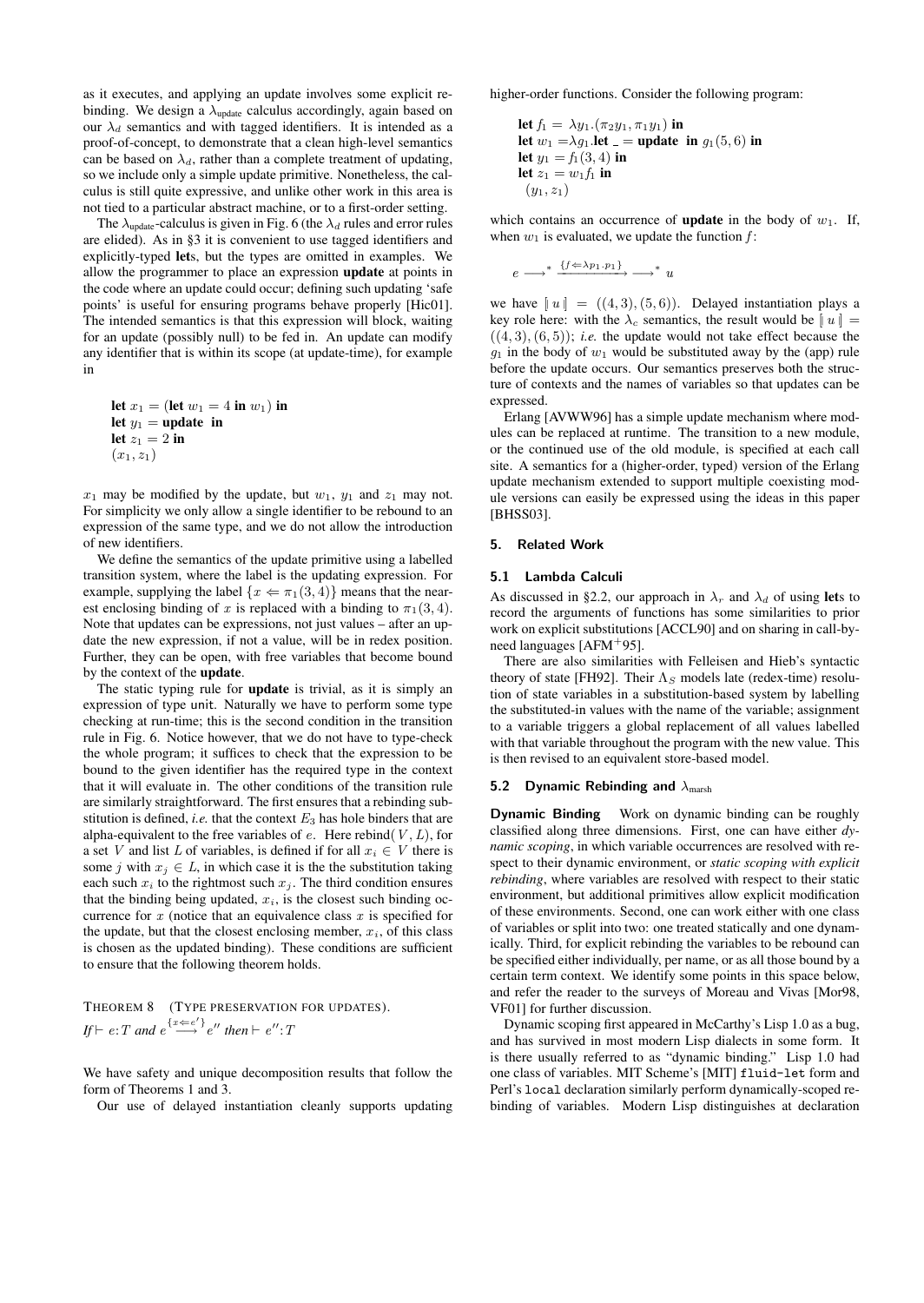time between dynamically and statically scoped variables, as formalised in the  $\lambda_d$ -calculus of Moreau [Mor98]. Lewis *et al.* propose to add syntactically-distinct, dynamically-scoped *implicit parameters* [LLMS00] to statically-scoped Haskell. While flexible, dynamic scoping can result in unpredictable behaviour, since variables can be inadvertently captured; this was referred to as the *downward funarg problem* in the Lisp community (to avoid this in a typed setting Lewis *et al.* forbid arguments of higher-order functions from using dynamically scoped variables).

Turning to static scoping with explicit rebinding, the *quasi-static scoping* Scheme extension of Lee and Friedman [LF93] and the  $\lambda N$ -calculus of Dami [Dam98] both have two classes of variable with a rebinding primitive that specifies new bindings for individual variables. Jagannathan's *Rascal* language [Jag94] maintains both a static environment and a *public* environment, corresponding again to two variable classes. The *barrier*, *reify*, and *reflect* operations allow explicit manipulation of the variables bound by an entire term context.

Outside the above classification, MIT Scheme also permits explicit manipulation of *top-level* environments. Hashimoto and Ohori introduce a typed context calculus [HO01] for expressing first-class evaluation contexts within the lambda calculus. Context holes can be 'filled in' with terms having free variables which are captured by the surrounding context. This allows binding at context-application time, but does not support rebinding. It is developed in the *MobileML* language [HY00]. Garrigue [Gar95] presents a calculus based on streams that can be used to encode dynamic binding for particular, *scope-free* variables.

Locating our  $\lambda_{\text{marsh}}$  calculus in this space, it adopts static scoping with explicit rebinding, has a single class of variables, and supports rebinding with respect to named contexts (not of individual variables). Use of the destruct-time strategy delays variable resolution until the last possible moment to give the most useful semantics, *e.g.*, for repeatedly-mobile code. As argued in §3, we believe these choices will lead to code that is easier to write and maintain, particularly for large systems.

We conjecture that  $\lambda_{\text{marsh}}$  could be encoded in Rascal, and also that it could be given semantics either in an environment-passing style or using an abstract machine with concrete environments. We believe, however, that our reduction semantics, with small-step reductions over the source syntax, is more perspicuous.

Partial Continuations The context-marking operator **mark** is reminiscent of Felleisen and Friedman's [FF87] prompt operator  $#$ , and **marshal/unmarshal** of their control operator  $F$ . Their operators capture partial *continuations*, whereas our operators may be seen as capturing partial *environments*: whereas **mark** marks a *binding* context,  $#$  marks an *evaluation* context. In fact,  $\lambda_{\text{marsh}}$  filters the captured context to retain only the binding structure  $(E_2)$ , whereas Felleisen *et al.*'s semantics exhibits the behaviour of our  $\lambda_c$ , eagerly substituting out bindings and leaving only the control structure  $(E_1)$  to be captured.

Another interesting connection is between abstract continuations [FWFD88], as used by Queinnec [Que93], and the reduction contexts  $E_3$  used in our operational semantics. Each  $A_1$  or  $A_2$  corresponds to a frame of the continuation, except that the semantics of ACPS substitutes the  $A_2$  binding frames away.

Gunter *et al.* [GRR95] have studied  $#$  and  $F$  in a typed setting. It is interesting to note that although they state a type safety result, this does not exclude the possibility that a well-typed program can get 'stuck' if an appropriate prompt does not exist (*c.f.* §3.4).

In the  $\lambda_{\text{marsh}}$  calculus, marks are named (not anonymous), are not bound, and are preserved by marshal/unmarshal operations. Some other choices have been investigated in the context of partial continuations by Moreau and Queinnec [MQ94, Que93].

**Dynamic Linking** Dynamic linking is a ubiquitous simple form of dynamic binding, allowing program bindings to be resolved either at load-time or run-time, rather than statically. However, once dynamically bound, a variable's definition is fixed, precluding rebinding for marshalling or update.

Rebinding in Distributed Calculi A number of distributed process calculi provide implicit rebinding of names, adopting interaction primitives with meanings that depend on where they are used in a location structure [CG98, SV00, RH99, Sch02, SWP99, CS00]. This allows a form of rebinding to application libraries, but these works do not address the problem of integrating this rebinding with local functional computation.

The JoCaml and Nomadic Pict languages for mobile computation  $[FGL^+96, SWP99]$  provide rebinding to external functions, but the details are matters of implementation, not semantically specified – though a more principled proposal for JoCaml has been made by Schmitt in a Join-calculus setting [Sch02].

# 5.3 Dynamic Update

There are a number of implemented systems for dynamic updating surveyed in [Hic01], notably including Erlang [AVWW96]. There is very little rigorous semantics, however. Duggan [Dug01] has a formal framework for updating types, but updating code is considered only informally, based on arguments around reference types. Gilmore *et al.* [GKW97, Wal01] have a formal description of updating, but it is centred on abstract types, and is tied to their particular abstract machine. Neither of these systems properly handles updating first-class functions. Gilmore *et al.* require that a function not be *active* when it is updated; closures in activation records are active, and cannot thus be updated. Reference-based indirections require that the types of function arguments change in a way that interacts poorly with polymorphism [Hic01].

#### 6. Conclusions and Future Work

We have established a clean semantic foundation for dynamic rebinding and update. In particular, we

- reconciled the dynamic-rebinding need for delayed instantiation with standard CBV semantics via novel redex-time and destruct-time reduction strategies;
- introduced the  $\lambda_{\text{mark}}$  calculus, providing core mechanisms for dynamic rebinding of marshalled values, with a clean destruct-time operational semantics, and argued that our design choices are appropriate for a distributed programming language;
- showed how to extend  $\lambda_{\text{marsh}}$  with communication and external functions, to express dynamic rebinding and secure encapsulation of transmitted code; and
- demonstrated that dynamic update of programs with higherorder functions can be expressed using similar mechanisms, by introducing the  $\lambda_{update}$  calculus – again with a simple destruct-time semantics.

There are several directions that are worth pursuing. Part of the motivation for this work is to cope with marshalling of values in distributed functional languages, but this paper does not deal with issues of type coherence between separately-compiled run-times. One might combine  $\lambda_{\text{marsh}}^{io}$  with the hash types of [LPSW03].

The  $\lambda_{\text{marsh}}^{i\text{o}}$  calculus has communication on channels but not  $\pi$ calculus-style new channel generation. Adding these is an inter